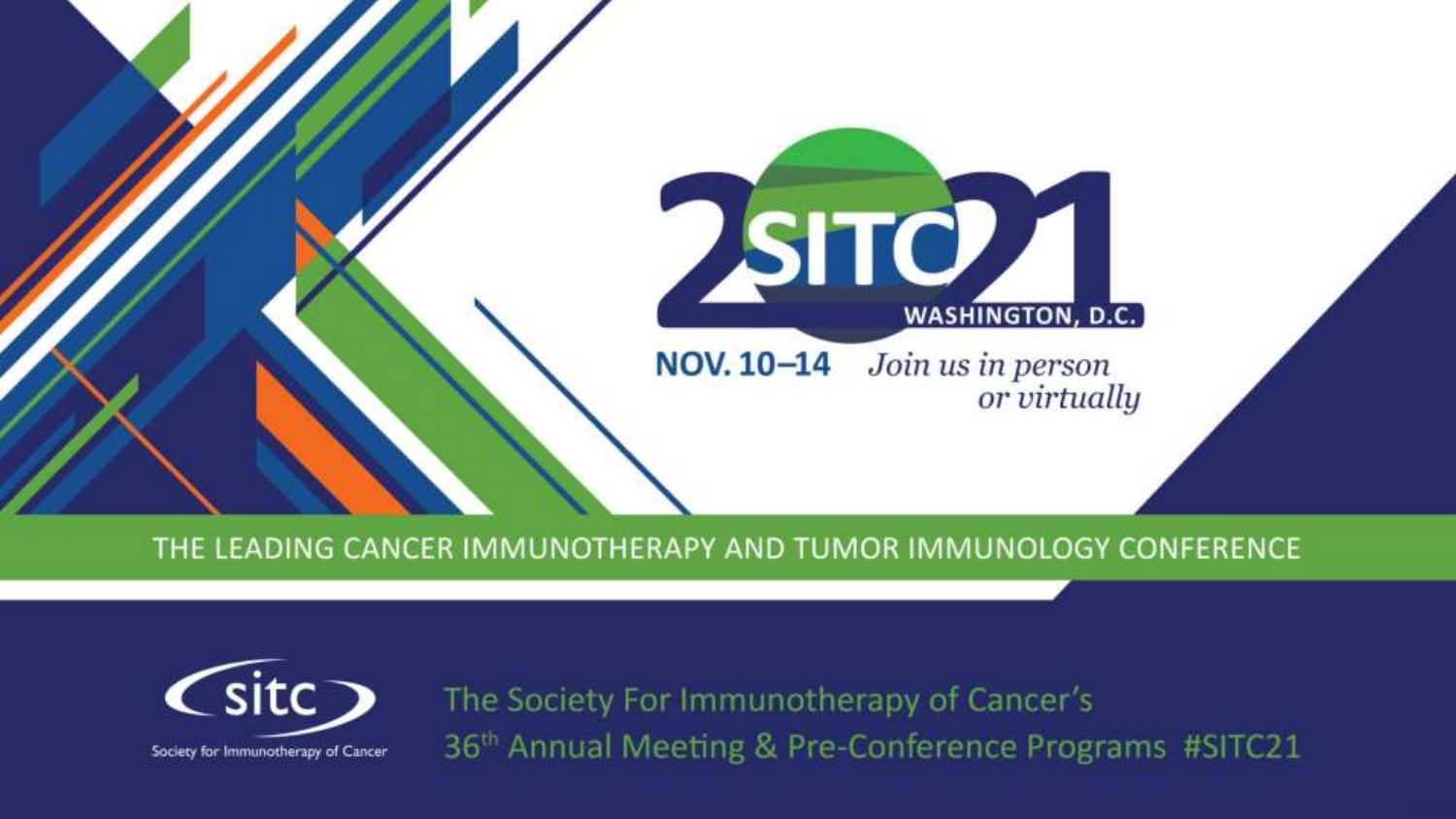

#### **Phase 2 Efficacy and Safety of Autologous Tumor-Infiltrating Lymphocyte (TIL) Cell Therapy in Combination with Pembrolizumab in Immune Checkpoint Inhibitor-Naïve Patients with Advanced Cancers**

**David O'Malley,<sup>1</sup> Sylvia M Lee,<sup>2</sup> Amanda Psyrri,<sup>3</sup> Ammar Sukari,<sup>4</sup> Sajeve Thomas,<sup>5</sup> Robert M Wenham,<sup>6</sup> Helen Gogas,<sup>7</sup> Amir Jazaeri,<sup>8</sup>** Bradley J Monk,<sup>9</sup> Peter G Rose,<sup>10</sup> Antonio Rueda,<sup>11</sup> Friedrich Graf Finckenstein,<sup>12</sup> Madan Jagasia,<sup>12</sup> Rana Fiaz,<sup>12</sup> Brigid Garelik,<sup>12</sup> Wen Shi,<sup>12</sup> Anjali Desai,<sup>12</sup> Giri Sulur,<sup>12</sup> Guang Chen,<sup>12</sup> Xiao Wu,<sup>12</sup> Antonio Jimeno<sup>13</sup>

1. Ohio State University, Columbus, OH, USA; 2. Fred Hutchinson Cancer Center, Seattle, WA, USA; 3. Attikon University Hospital, National Kapodistrian University of Athens, School of Medicine, Haidari, Athens, Greece; 4. Wayne State University, Karmanos Cancer Institute, Detroit, MI, USA; 5. Orlando Health Cancer Institute, Orlando, FL, USA; 6. Moffitt Cancer Center, Tampa, FL; 7. National and Kapodistrian University of Athens, Athens, Greece; 8. MD Anderson Cancer Center, Houston, TX, USA; 9. Arizona Oncology (US Oncology Network), Phoenix, AZ; 10. Cleveland Clinic, Cleveland, OH, USA; 11. Regional and Virgen de la Victoria University Hospitals, IBIMA, Málaga, Spain; 12. Iovance Biotherapeutics, Inc., San Carlos, CA, USA; 13. University of Colorado School of Medicine, Aurora, CO, USA



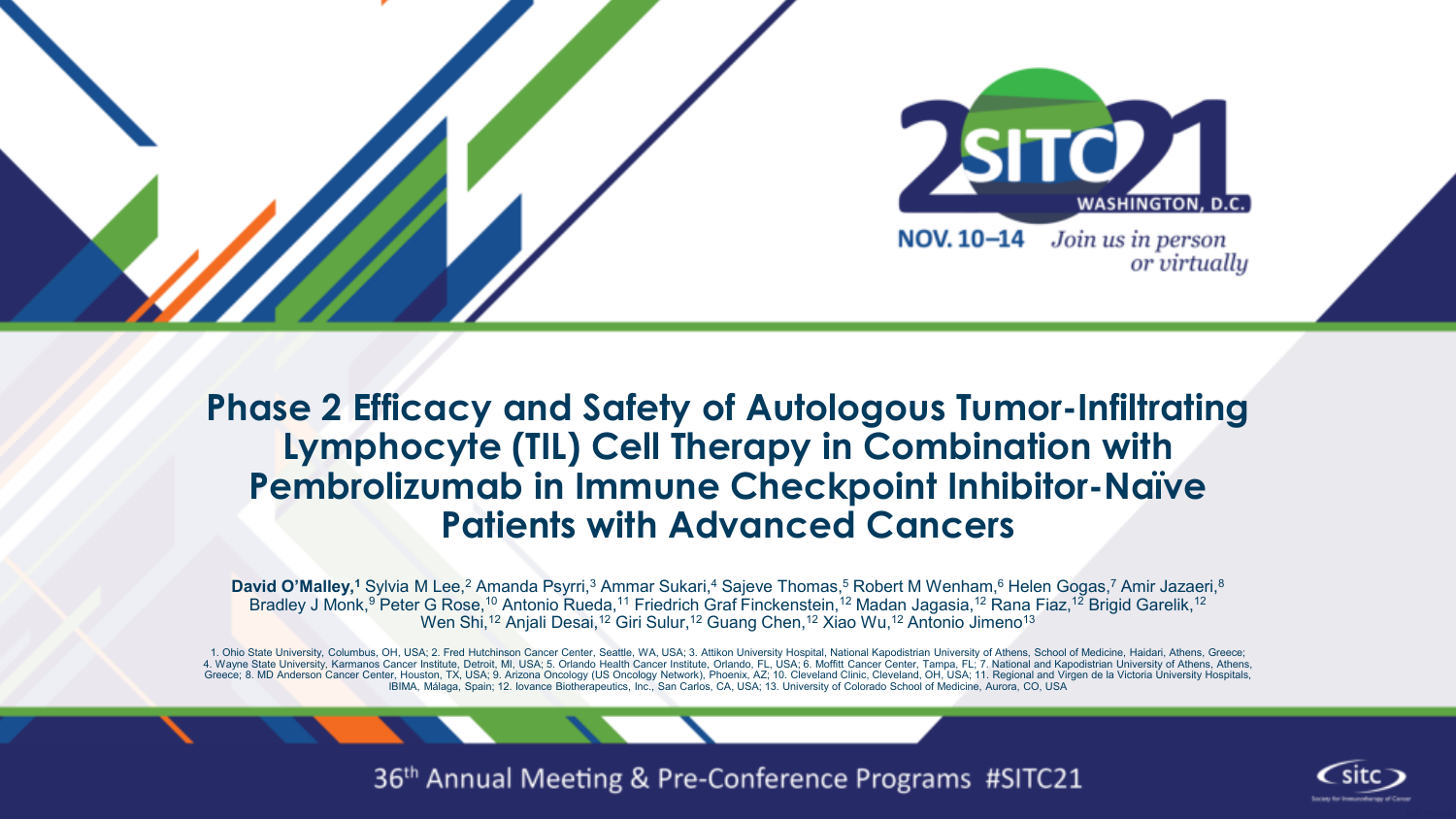### **Disclosures**

- Funding for clinical research: Ajinomoto, Array Biopharma, Bristol-Myers Squibb, Cerulean Pharma, EMD Serono, Ergomed, GenMab, INC Research, inVentiv Health Clinical, Ludwig Cancer Research, New Mexico Cancer Care Alliance, PRA Intl, Serono, Stemcentrx, TRACON Pharmaceuticals, VentiRx, Yale University
- Personal fees (consulting and/or advisory boards) and funding for clinical research: Abbvie, Agenus, Amgen, AstraZeneca, Clovis, Eisai, Genentech/Roche, GOG Foundation, Immunogen, Iovance Biotherapeutics, Janssen/J&J, Merck, Mersana, Novocure, Regeneron, SDP Oncology (BBI), SeaGen, Tesaro/GSK
- Personal fees (consulting and/or advisory boards): Ambry, Arquer Diagnostics, Celsion Corp, Corcept Therapeutics, Elevar, InxMed, Myriad Genetics, Novartis, Roche Diagnostics, Rubis, Sorrento, Takeda, Tarveda, Toray



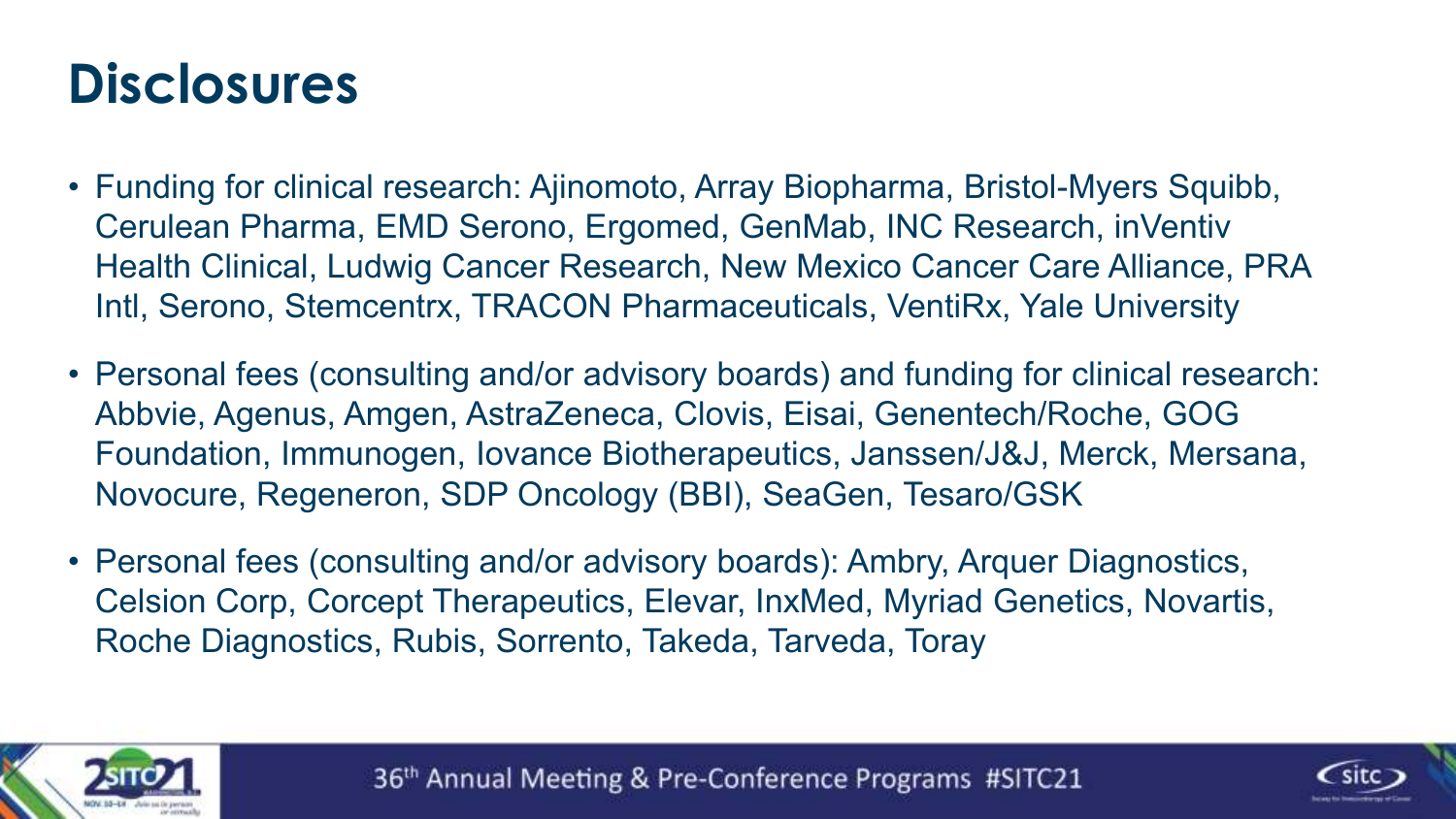# **Background**

- ICI are standard-of-care in the treatment of several types of advanced cancer, including melanoma,<sup>1</sup> HNSCC,<sup>2,3</sup> and cervical cancer<sup>4,5</sup>
- Lifileucel (LN-144) and LN-145, one-time autologous adoptive cell therapies using TIL, have demonstrated encouraging efficacy with acceptable safety as monotherapy in patients with advanced cancer that has failed treatment with ICI6,7
- Early-line treatment with single-agent pembrolizumab achieved an ORR of 33% in patients with advanced melanoma<sup>8</sup> and 17% in patients with HNSCC<sup>9</sup>
	- − Novel early-line combination therapies are needed to improve rate and depth of responses with manageable long-term safety
- We explored a combination of TIL cell therapy and pembrolizumab in patients with ICI-naïve melanoma, HNSCC, and cervical cancer

1. Carlino MS, et al. Lancet. 2021;398(10304):1002-14. 2. Ferris RL, et al. N Engl J Med. 2016;375(19):1856-67. 3. Hsieh RW, et al. Frontiers in Oncology. 2021;11:705614. 4. Liu Y, et al. Frontiers in Pharmacology. 2019;10 5. Minion LE, et al. Gynecologic Oncology. 2018;148(3):609-21. 6. Sarnaik AA, et al. J Clin Oncol. 2021;39(24):2656-66. 7. Jazaeri AA, et al. J Clin Oncol. 2019;37 (suppl; abstract 182). 8. Robert C. et al. N Engl J Med 20 372:2521-2532. 9. Burtness B, et al. Lancet 2019; 394:1915-1928.

HNSCC, head and neck squamous cell carcinoma; ICI, immune checkpoint inhibitors; ORR, objective response rate; TIL, tumor-infiltrating lymphocytes.





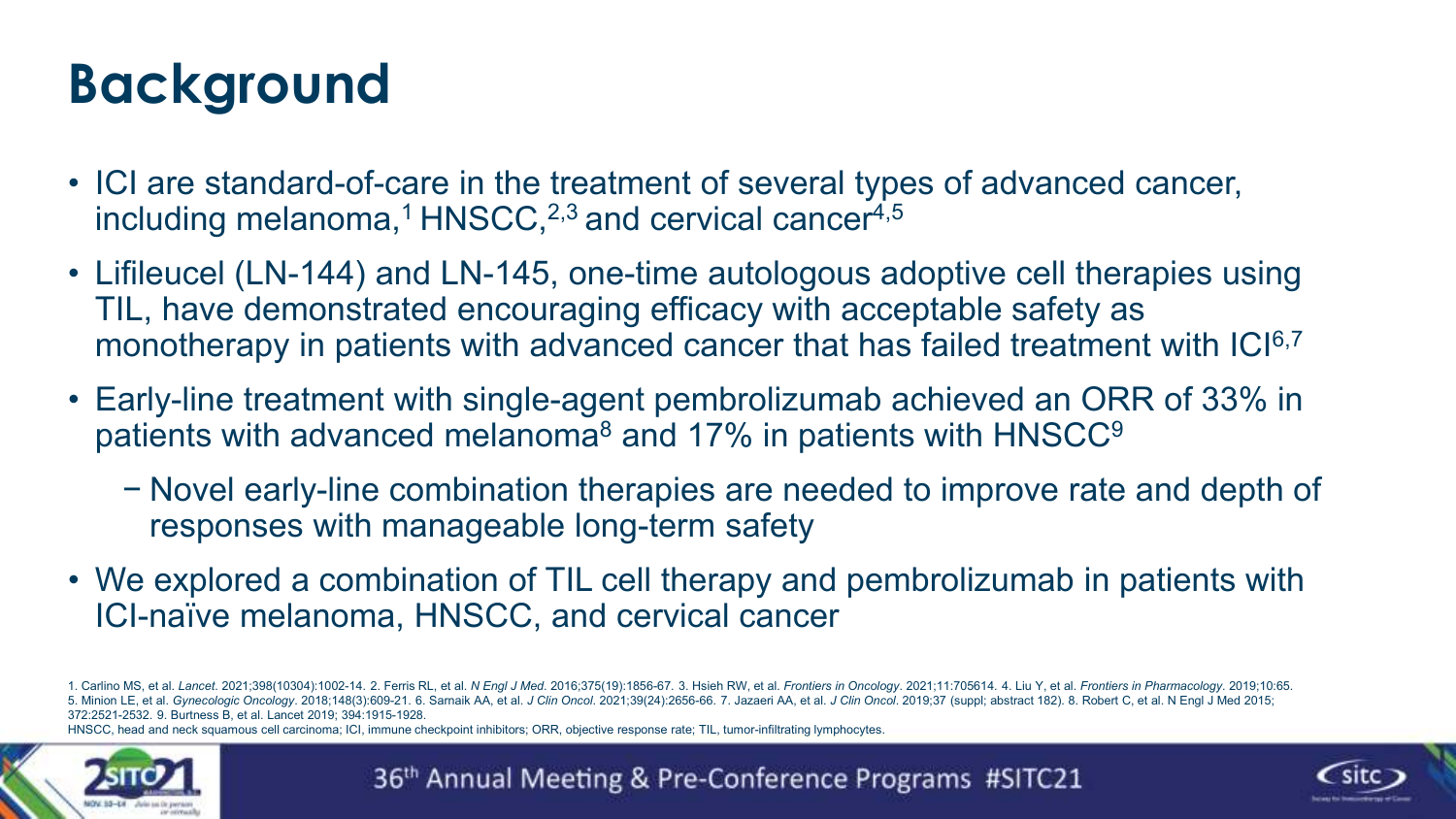# **Study Design and Eligibility**

**IOV-COM-202 (NCT03645928)**: A Phase 2, multicenter study of autologous TIL in

patients with solid tumors

#### **Cohort 1A: Unresectable or metastatic melanoma**  Anti–PD-1 / PD-L1 naïve Lifileucel + pembrolizumab  $N=12$

**Cohort 2A: Advanced, recurrent, or metastatic HNSCC**

Anti–PD-1 / PD-L1 naïve LN-145 + pembrolizumab N=19

#### **C-145-04 (NCT03108495)**:

A Phase 2, multicenter study of autologous TIL in patients with recurrent, metastatic, or persistent cervical cancer

#### **Cohort 3: Stage 4b, persistent, recurrent, or metastatic cervical cancer** No prior therapy (except chemoradiation or surgery for loco-regional disease) LN-145 + pembrolizumab N=24

|         | Endpoints   IOV-COM-202                                             | $C-145-04$                                          |
|---------|---------------------------------------------------------------------|-----------------------------------------------------|
| Primary | $\cdot$ ORR<br>• Incidence of Grade ≥3 TEAEs                        | $\cdot$ Incidence of Grade $\geq$ 3<br><b>TFAFs</b> |
|         | Secondary   • CR rate, DOR, DCR, PFS, OS   • ORR, DOR, DCR, PFS, OS |                                                     |

#### • **Key eligibility criteria**

- ≥1 resectable lesion for TIL manufacturing (diameter ≥1.5 cm post-resection)
- ≥1 measurable lesion for response assessment (by investigator per RECIST v1.1)
- ECOG performance status 0–1
- **Methods**
	- Patients were enrolled from March 2019 to August 2021 at sites across North America and the EU
	- Concomitant anticancer therapy was not permitted
	- Responses were evaluated per RECIST v1.1
- **Data cutoff:** 22 September 2021

DCR, disease control rate; DOR, duration of response; ECOG, Eastern Cooperative Oncology Group; HNSCC, head and neck squamous cell carcinoma; ICI, immune checkpoint inhibitor; ORR, objective response rate; PFS, progression-free survival; RECIST, Response Evaluation Criteria in Solid Tumors; TEAEs, treatment-emergent adverse events; TIL, tumor-infiltrating lymphocytes.



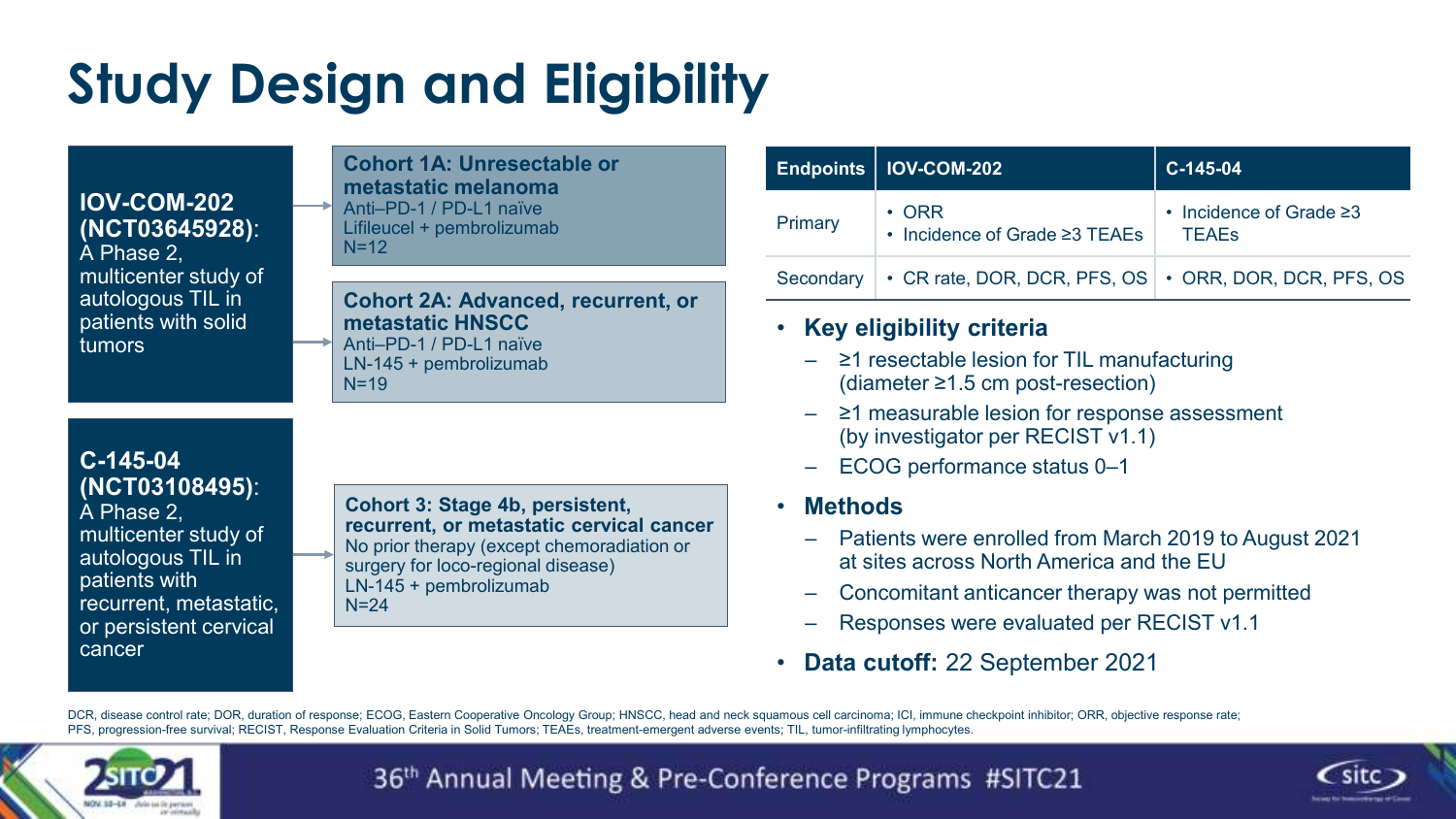#### **Patient Journey and Central Gen 2 GMP Manufacturing**



• Lifileucel and LN-145 are cryopreserved TIL infusion products generated at central GMP facilities in a 22-day Gen 2 process

Gen, generation; GMP, good manufacturing practice; IL-2, interleukin-2; TIL, tumor-infiltrating lymphocytes.



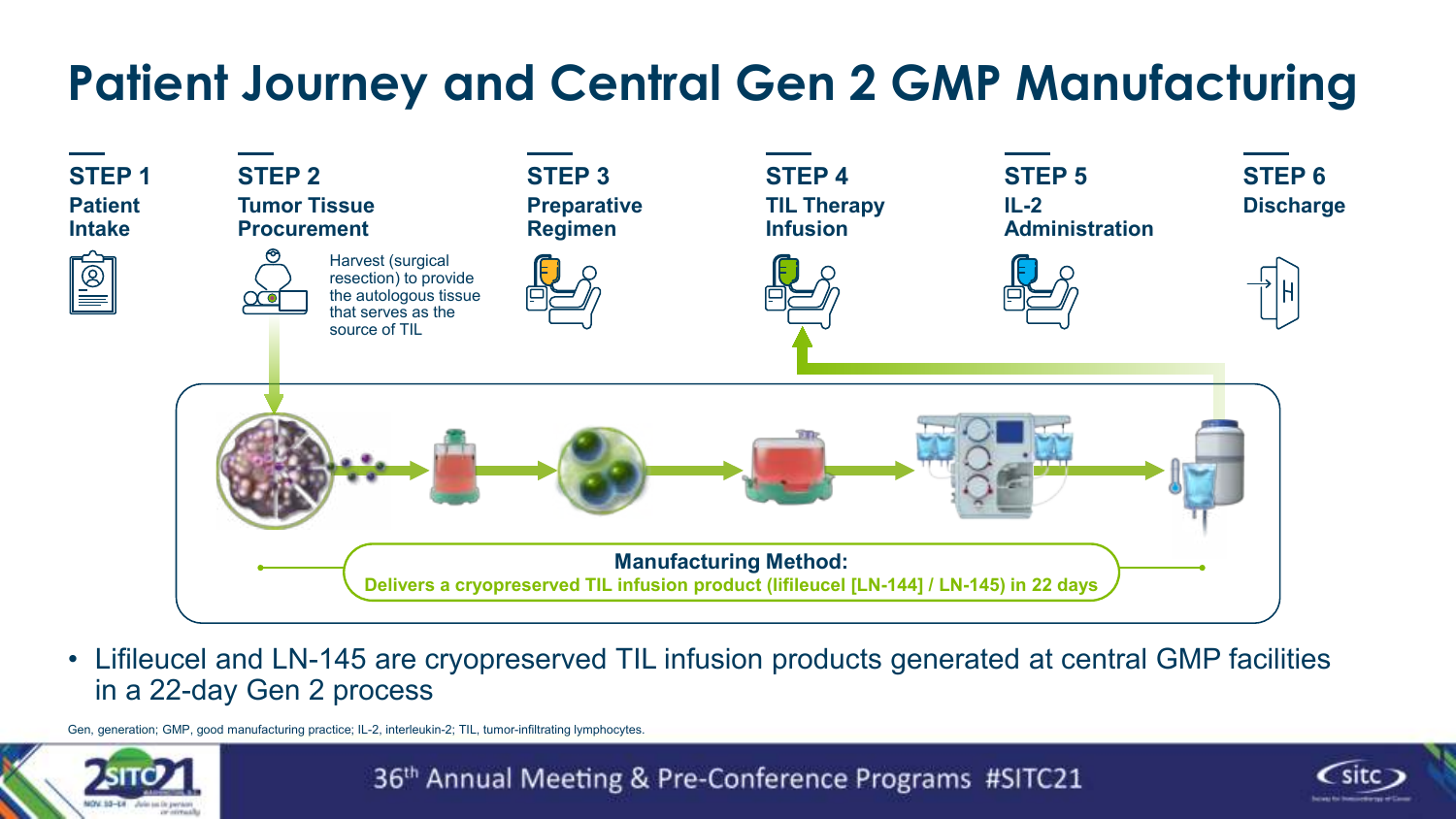# **Treatment Schema**

- Treatment included:
	- Tumor resection for TIL manufacturing
	- 1 dose of pembrolizumab (200 mg\* or 400 mg) after tumor resection but before NMA-LD
	- NMA-LD (cyclophosphamide 60 mg/kg daily for 2 doses and fludarabine 25 mg/m<sup>2</sup> daily for 5 doses)
	- $-$  TIL infusion (1 × 10º to 150 × 10º cells)
	- $-$  ≤6 IL-2 doses (600,000 IU/kg) every 8–12 hours (3-24 hr after the completion of TIL infusion)
	- Continued pembrolizumab every 3 weeks (200 mg) or 6 weeks (400 mg) for ≤24 months



\*For the single pre–NMA-LD dose of pembrolizumab, 200 mg dose was required in C-145-04; 200 mg or 400 mg dose was permitted in IOV-COM-202.

CY, cyclophosphamide; EOA, end of assessment; EOS, end of study; EOT, end of treatment; FLU, fludarabine; IL-2, interleukin-2; NMA-LD, nonmyeloablative lymphodepletion; Q3W, every 3 weeks; Q6W, every 6 weeks; TIL, tumor-infiltrating lymphocytes.



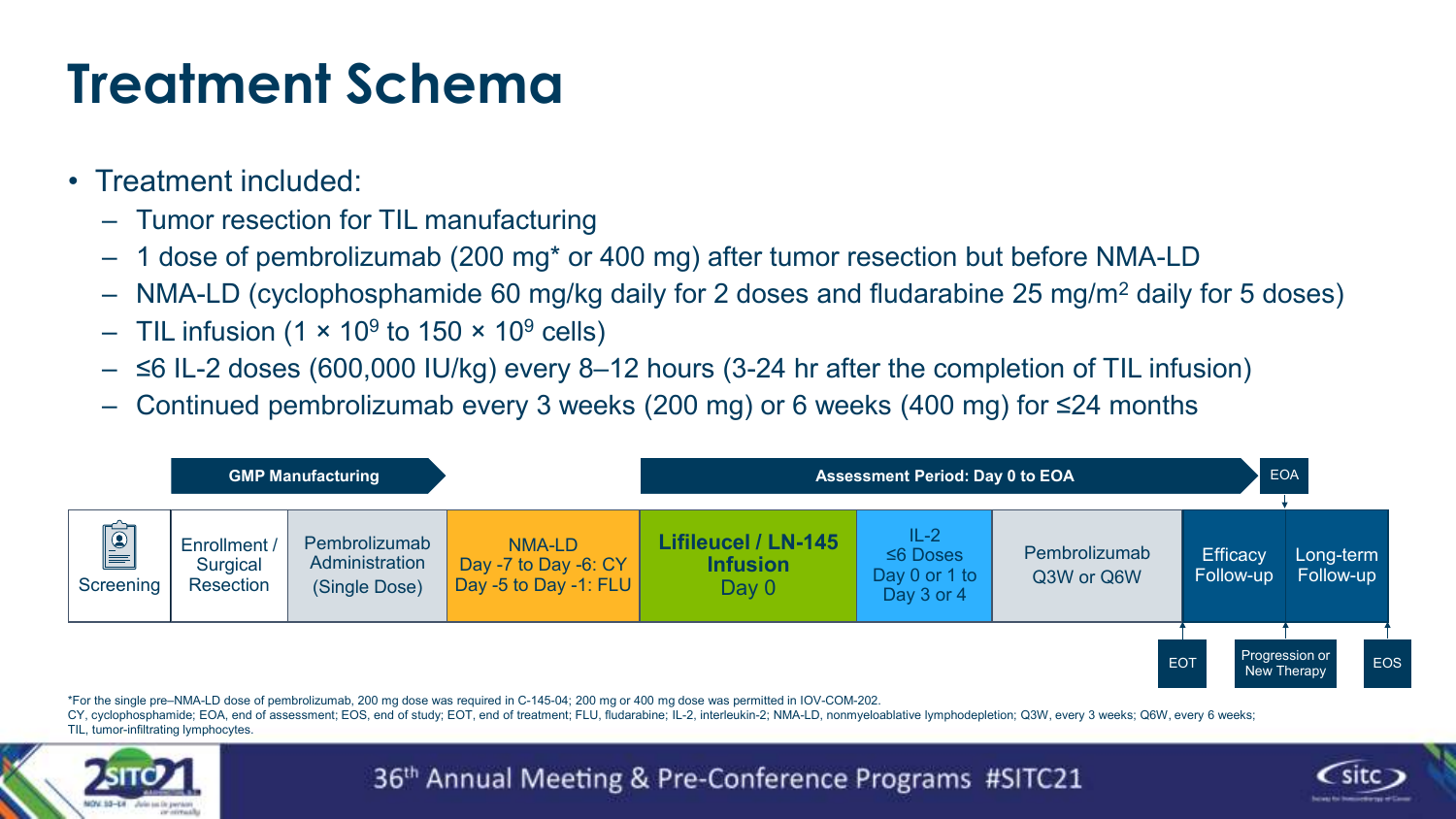#### **Baseline Demographic and Clinical Characteristics (1 of 2)**

| <b>Characteristic</b>                 | <b>COM-202 Cohort 1A</b><br>Melanoma (N=10) | <b>COM-202 Cohort 2A</b><br><b>HNSCC (N=18)</b> | <b>C-145-04 Cohort 3</b><br>Cervical (N=14) |
|---------------------------------------|---------------------------------------------|-------------------------------------------------|---------------------------------------------|
|                                       |                                             |                                                 |                                             |
| Sex, n (%)                            |                                             |                                                 |                                             |
| Male                                  | 8(80.0)                                     | 16 (88.9)                                       | $\boldsymbol{0}$                            |
| Female                                | 2(20.0)                                     | 2(11.1)                                         | 14 (100)                                    |
| Age, years                            |                                             |                                                 |                                             |
| <b>Median</b>                         | 52.0                                        | 59.0                                            | 46.5                                        |
| Min, max                              | 34,68                                       | 24,66                                           | 37,73                                       |
| Number of prior systemic therapies    |                                             |                                                 |                                             |
| <b>Median</b>                         | $\overline{0}$                              | 1.0                                             | $\overline{0}$                              |
| Min, max                              | 0, 2                                        | 0, 3                                            | 0, 0                                        |
| Prior systemic therapies, n (%)*      |                                             |                                                 |                                             |
| Chemotherapy                          | 3(30.0)                                     | 12(66.7)                                        | <b>NA</b>                                   |
| Radiotherapy                          | $\boldsymbol{0}$                            | 9(50.0)                                         | <b>NA</b>                                   |
| Anti-EGFR monoclonal antibody         | $\mathbf 0$                                 | 2(11.1)                                         | <b>NA</b>                                   |
| <b>BRAFi / MEKi</b>                   | 2(20.0)                                     | $\boldsymbol{0}$                                | <b>NA</b>                                   |
| Other <sup>†</sup>                    | 1(10.0)                                     | $\mathbf 0$                                     | <b>NA</b>                                   |
| Prior therapies, $n$ (%) <sup>‡</sup> |                                             |                                                 |                                             |
| Curative/therapeutic surgery          | <b>NA</b>                                   | <b>NA</b>                                       | 9(64.3)                                     |
| Chemo-radiotherapy                    | <b>NA</b>                                   | <b>NA</b>                                       | 7(50.0)                                     |
| Radiotherapy only                     | <b>NA</b>                                   | <b>NA</b>                                       | 3(21.4)                                     |

\*For melanoma and HNSCC only. †Patient received prednisone along with chemotherapy (cyclophosphamide, doxorubicin, vincristine). ‡For cervical only. BRAFi/MEKi, BRAF inhibitor and/or MEK inhibitor; HNSCC, head and neck squamous cell carcinoma; ICI, immune checkpoint inhibitor; NA, not applicable.



36th Annual Meeting & Pre-Conference Programs #SITC21



**Baseline patient** characteristics were consistent with inclusion criterion of ICI-naïve (melanoma and HNSCC) or treatment-naïve (cervical) disease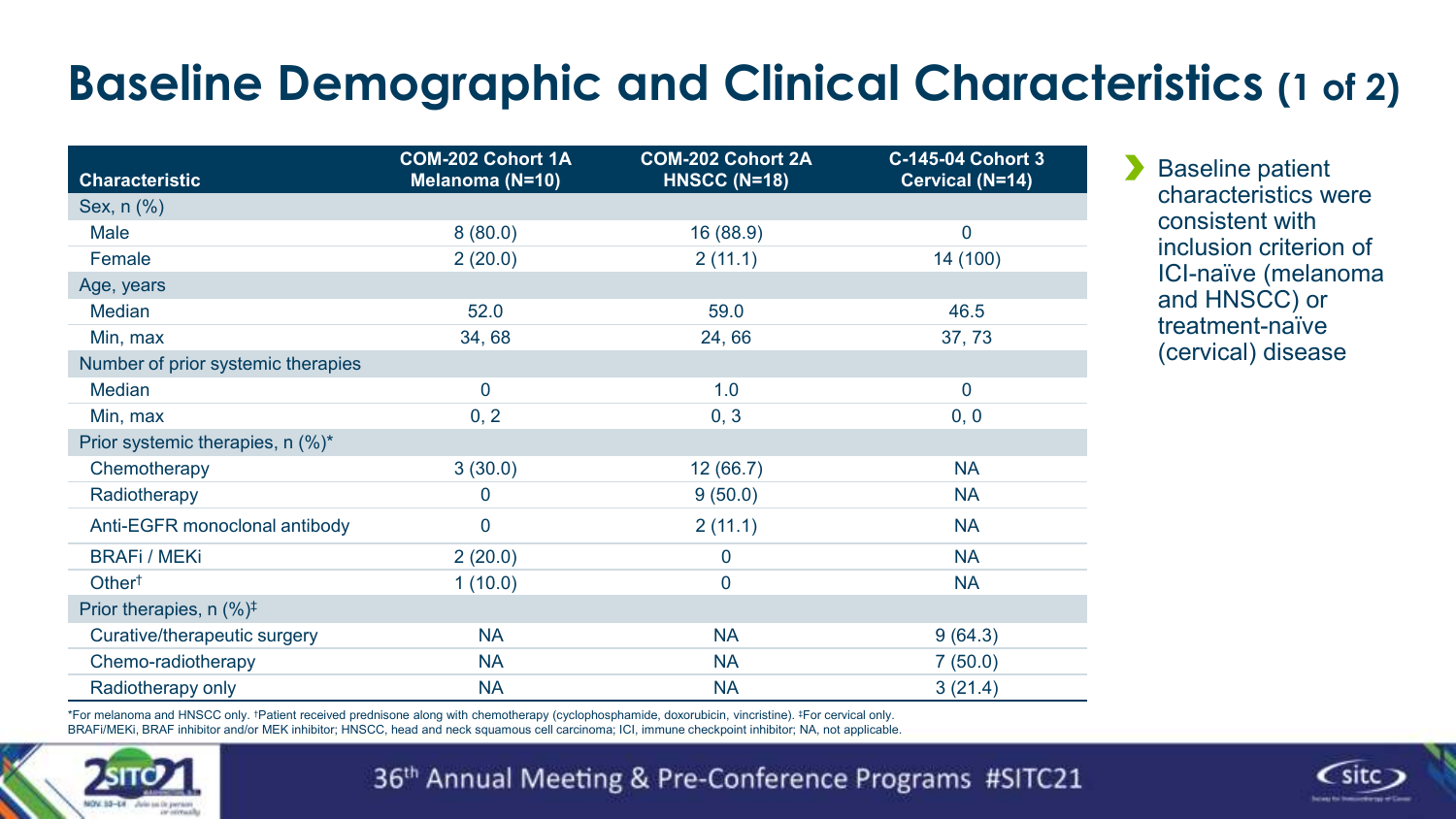#### **Baseline Demographic and Clinical Characteristics (2 of 2)**

| <b>Characteristic</b>                          | <b>COM-202 Cohort 1A</b><br>Melanoma (N=10) |                |                      | <b>COM-202 Cohort 2A</b><br><b>HNSCC (N=18)</b> | <b>C-145-04 Cohort 3</b><br>Cervical (N=14) |             |  |
|------------------------------------------------|---------------------------------------------|----------------|----------------------|-------------------------------------------------|---------------------------------------------|-------------|--|
| Disease Metastasis at Study Entry, n (%)       |                                             |                |                      |                                                 |                                             |             |  |
|                                                | M <sub>0</sub>                              | 1(10.0)        | M <sub>0</sub>       | 3(16.7)                                         | M <sub>0</sub>                              | $\mathbf 0$ |  |
|                                                | M <sub>1</sub> A                            | 2(20.0)        |                      | 13(72.2)                                        | M1                                          |             |  |
|                                                | M <sub>1</sub> C                            | 7(70.0)        | M1                   |                                                 |                                             | 13 (92.9)   |  |
|                                                | <b>Unknown</b>                              | $\overline{0}$ | Unknown <sup>†</sup> | 2(11.1)                                         | <b>Unknown</b>                              | 1(7.1)      |  |
| Tumor PD-L1 Expression, n (%)                  |                                             |                |                      |                                                 |                                             |             |  |
| PD-L1 negative                                 | <b>TPS &lt;5%</b>                           | 4(40.0)        | <b>CPS &lt;20%</b>   | 3(16.7)                                         | $CPS < 1\%$                                 | 1(7.1)      |  |
| PD-L1 positive                                 | TPS $\geq$ 5%                               | 5(50.0)        | $CPS \geq 20\%$      | 11(61.1)                                        | $CPS \ge 1\%$                               | 10(71.4)    |  |
| <b>Unknown</b>                                 | <b>Missing</b>                              | 1(10.0)        | <b>Missing</b>       | 4(22.2)                                         | <b>Missing</b>                              | 3(21.4)     |  |
| Target Lesion SOD, mm*                         |                                             |                |                      |                                                 |                                             |             |  |
| <b>Mean</b>                                    | 99.4                                        |                | 65.9                 |                                                 | 68.8                                        |             |  |
| Min, max                                       | (32, 355)                                   |                | (21, 134)            |                                                 | (16, 143)                                   |             |  |
| <b>Number of Target and Non-Target Lesions</b> |                                             |                |                      |                                                 |                                             |             |  |
| <b>Median</b>                                  | 4.0                                         |                | 5.5                  |                                                 | 7.0                                         |             |  |
| Min, Max                                       | (2, 7)                                      |                | (1, 8)               |                                                 | (1, 10)                                     |             |  |

Patients had high tumor burden at baseline

• All patients in the cervical cohort with known disease metastasis status at the time of study entry had distant metastases

\*SOD determined using RECIST v1.1 (sum of diameters of target lesions in 1 dimension). † Includes 1 patient with MX, as entered by the study site.

CPS, combined positive score; HNSCC, head and neck squamous cell carcinoma; NA, not applicable; PD-1, programmed cell death protein-1; PD-L1, programmed death ligand-1; SOD, sum of diameters; TPS, tumor proportion score.



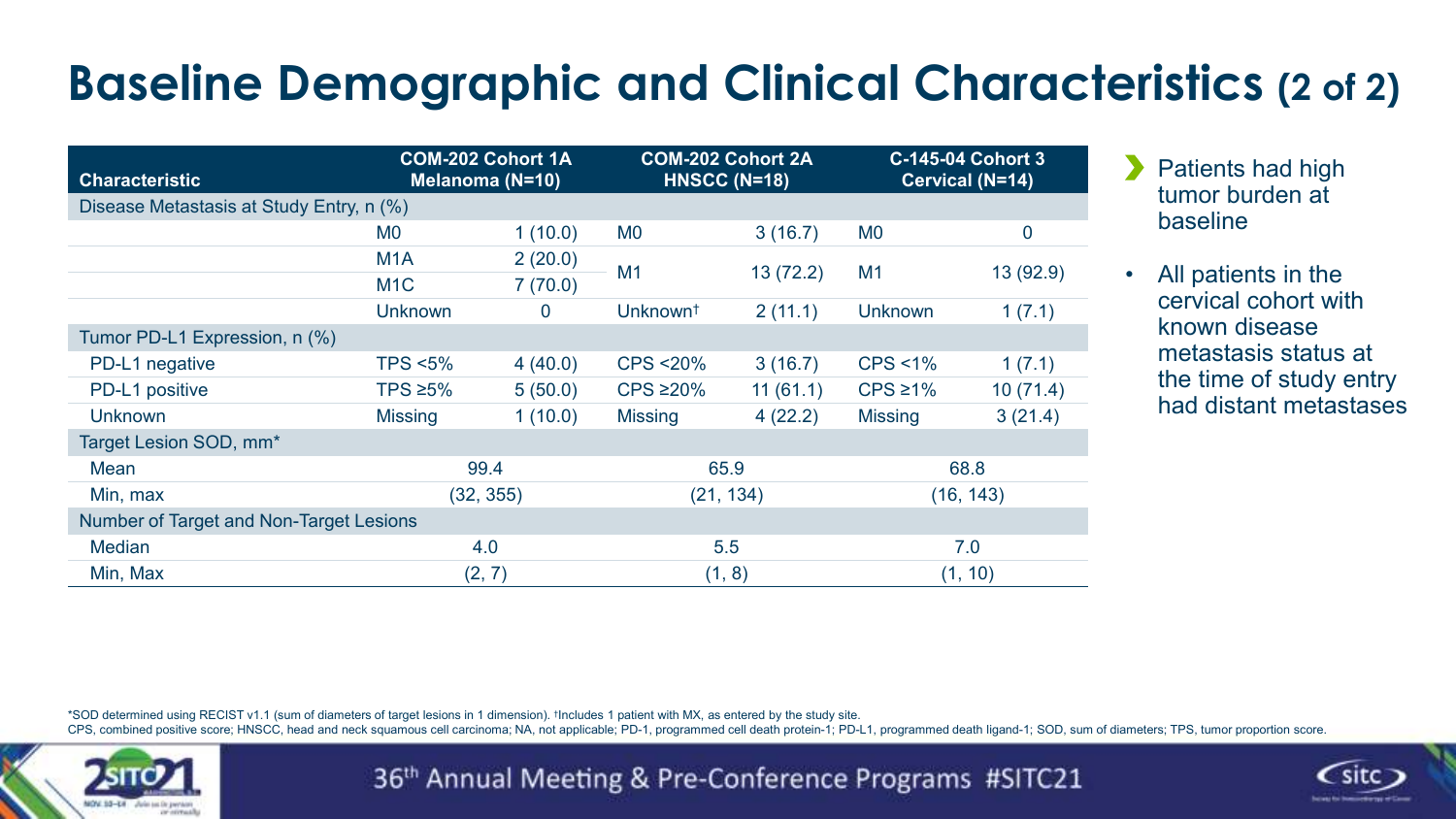# **Treatment-Emergent Adverse Events\* (≥30%† )**

|                            | <b>COM-202 Cohort 1A</b><br>Melanoma (N=10) |                | <b>COM-202 Cohort 2A</b><br><b>HNSCC (N=18)</b> |                  | C-145-04 Cohort 3<br><b>Cervical (N=14)</b> |                      |           | Total (N=42)   |                      |                  |              |                      |
|----------------------------|---------------------------------------------|----------------|-------------------------------------------------|------------------|---------------------------------------------|----------------------|-----------|----------------|----------------------|------------------|--------------|----------------------|
| TEAE, $n$ $\overline{(*)}$ | <b>Any Grade</b>                            | Grade 3/4      | Grade 5 <sup>‡</sup>                            | <b>Any Grade</b> | Grade 3/4                                   | Grade 5 <sup>‡</sup> | Any Grade | Grade 3/4      | Grade 5 <sup>‡</sup> | <b>Any Grade</b> | Grade 3/4    | Grade 5 <sup>‡</sup> |
| Any event                  | 10(100)                                     | 10(100)        | 1(10.0)                                         | 18 (100)         | 17(94.4)                                    | 4(22.2)              | 14 (100)  | 13 (92.9)      | $\mathbf{0}$         | 42 (100)         | 40 (95.2)    | 5(11.9)              |
| <b>Chills</b>              | 9(90.0)                                     | 1(10.0)        | $\mathbf 0$                                     | 14(77.8)         | 1(5.6)                                      | $\mathbf{0}$         | 13 (92.9) | 1(7.1)         | $\mathbf 0$          | 36 (85.7)        | 3(7.1)       | 0                    |
| Pyrexia                    | 9(90.0)                                     | 4(40.0)        | $\mathbf 0$                                     | 15(83.3)         | 4(22.2)                                     | $\overline{0}$       | 9(64.3)   | $\mathbf{0}$   | $\mathbf 0$          | 33 (78.6)        | 8(19.0)      | 0                    |
| <b>Nausea</b>              | 6(60.0)                                     | 0              | $\mathbf 0$                                     | 13(72.2)         | 1(5.6)                                      | $\overline{0}$       | 12(85.7)  | 1(7.1)         | $\mathbf 0$          | 31(73.8)         | 2(4.8)       | $\overline{0}$       |
| Fatigue                    | 6(60.0)                                     | 1(10.0)        | $\mathbf 0$                                     | 10(55.6)         | 1(5.6)                                      | $\overline{0}$       | 10(71.4)  | 1(7.1)         | $\pmb{0}$            | 26(61.9)         | 3(7.1)       | $\pmb{0}$            |
| Hypotension                | 2(20.0)                                     | 0              | $\mathbf 0$                                     | 15(83.3)         | 6(33.3)                                     | $\overline{0}$       | 9(64.3)   | 2(14.3)        | $\mathbf 0$          | 26(61.9)         | 8(19.0)      | $\overline{0}$       |
| Thrombocytopenia           | 9(90.0)                                     | 7(70.0)        | $\mathbf 0$                                     | 12(66.7)         | 10(55.6)                                    | $\mathbf{0}$         | 5(35.7)   | 5(35.7)        | $\mathbf 0$          | 26(61.9)         | 22(52.4)     | 0                    |
| Anemia                     | 4(40.0)                                     | 3(30.0)        | $\mathbf 0$                                     | 12(66.7)         | 11(61.1)                                    | $\overline{0}$       | 9(64.3)   | 7(50.0)        | $\mathbf 0$          | 25(59.5)         | 21(50.0)     | $\mathbf 0$          |
| Vomiting                   | 7(70.0)                                     | $\mathbf{0}$   | $\mathbf{0}$                                    | 5(27.8)          | $\mathbf{0}$                                | $\mathbf{0}$         | 11(78.6)  | 2(14.3)        | $\pmb{0}$            | 23(54.8)         | 2(4.8)       | 0                    |
| <b>Dyspnea</b>             | 4(40.0)                                     | $\mathbf 0$    | $\mathbf 0$                                     | 8(44.4)          | 1(5.6)                                      | $\overline{0}$       | 8(57.1)   | $\mathbf{0}$   | $\mathbf 0$          | 20(47.6)         | 1(2.4)       | 0                    |
| <b>Diarrhea</b>            | 2(20.0)                                     | $\mathbf 0$    | $\mathbf 0$                                     | 12(66.7)         | 1(5.6)                                      | $\overline{0}$       | 4(28.6)   | $\mathbf 0$    | $\mathbf 0$          | 18 (42.9)        | 1(2.4)       | 0                    |
| Neutropenia                | 4(40.0)                                     | 4(40.0)        | $\mathbf 0$                                     | 9(50.0)          | 9(50.0)                                     | $\overline{0}$       | 4(28.6)   | 4(28.6)        | $\mathbf 0$          | 17(40.5)         | 17(40.5)     | $\pmb{0}$            |
| Alopecia                   | 4(40.0)                                     | $\mathbf 0$    | $\mathbf 0$                                     | 3(16.7)          | $\mathbf{0}$                                | $\mathbf{0}$         | 9(64.3)   | $\mathbf 0$    | $\mathbf 0$          | 16(38.1)         | $\mathbf{0}$ | 0                    |
| Decreased appetite         | 3(30.0)                                     | $\overline{0}$ | $\mathbf 0$                                     | 6(33.3)          | 1(5.6)                                      | $\mathbf{0}$         | 7(50.0)   | $\overline{0}$ | $\mathbf 0$          | 16(38.1)         | 1(2.4)       | 0                    |
| Febrile neutropenia        | 6(60.0)                                     | 6(60.0)        | $\mathbf 0$                                     | 5(27.8)          | 5(27.8)                                     | $\overline{0}$       | 5(35.7)   | 5(35.7)        | $\mathbf 0$          | 16(38.1)         | 16(38.1)     | 0                    |
| Constipation               | 2(20.0)                                     | $\mathbf 0$    | $\mathbf 0$                                     | 4(22.2)          | 0                                           | $\mathbf{0}$         | 9(64.3)   | $\mathbf{0}$   | $\mathbf 0$          | 15(35.7)         | $\Omega$     | 0                    |
| Cough                      | 4(40.0)                                     | $\mathbf 0$    | $\mathbf 0$                                     | 7(38.9)          | $\mathbf 0$                                 | 0                    | 4(28.6)   | $\overline{0}$ | $\mathbf 0$          | 15(35.7)         | $\Omega$     | 0                    |
| Headache                   | 3(30.0)                                     | $\overline{0}$ | $\mathbf 0$                                     | 4(22.2)          | $\overline{0}$                              | $\mathbf 0$          | 8(57.1)   | 1(7.1)         | $\mathbf 0$          | 15(35.7)         | 1(2.4)       | $\overline{0}$       |
| Hypertension               | 5(50.0)                                     | 3(30.0)        | $\mathbf 0$                                     | 6(33.3)          | 4(22.2)                                     | $\overline{0}$       | 4(28.6)   | 1(7.1)         | $\mathbf 0$          | 15(35.7)         | 8(19.0)      | $\pmb{0}$            |
| Insomnia                   | 2(20.0)                                     | $\mathbf 0$    | $\mathbf 0$                                     | 7(38.9)          | $\mathbf{0}$                                | 0                    | 4(28.6)   | $\mathbf 0$    | $\pmb{0}$            | 13(31.0)         | $\mathbf{0}$ | $\overline{0}$       |
| Tachycardia                | 2(20.0)                                     | 0              | $\mathbf 0$                                     | 9(50.0)          | 1(5.6)                                      | $\mathbf{0}$         | 2(14.3)   | $\mathbf 0$    | $\mathbf 0$          | 13(31.0)         | 1(2.4)       | 0                    |

\*TEAEs include AEs that occur from the earlier of the first dose of pembrolizumab or TIL infusion, up to 30 days after the later of the last dose of pembrolizumab or TIL infusion or start of a new anticancer therapy. <sup>†</sup>In ‡Grade 5 events included 2 events of respiratory failure (COM-202 Cohort 2A), 1 tumor hemorrhage (COM-202 Cohort 2A), 1 sepsis (COM-202 Cohort 1A), and 1 septic shock (COM-202 Cohort 2A); all were assessed as not related or not likely related to TIL or pembrolizumab, 2 were related to NMA-LD, and 1 was related to NMA-LD and IL-2.

AE, adverse event; HNSCC, head and neck squamous cell carcinoma; IL-2, interleukin-2; NMA-LD, nonmyeloablative lymphodepletion; TEAE, treatment-emergent adverse event; TIL, tumor-infiltrating lymphocytes.



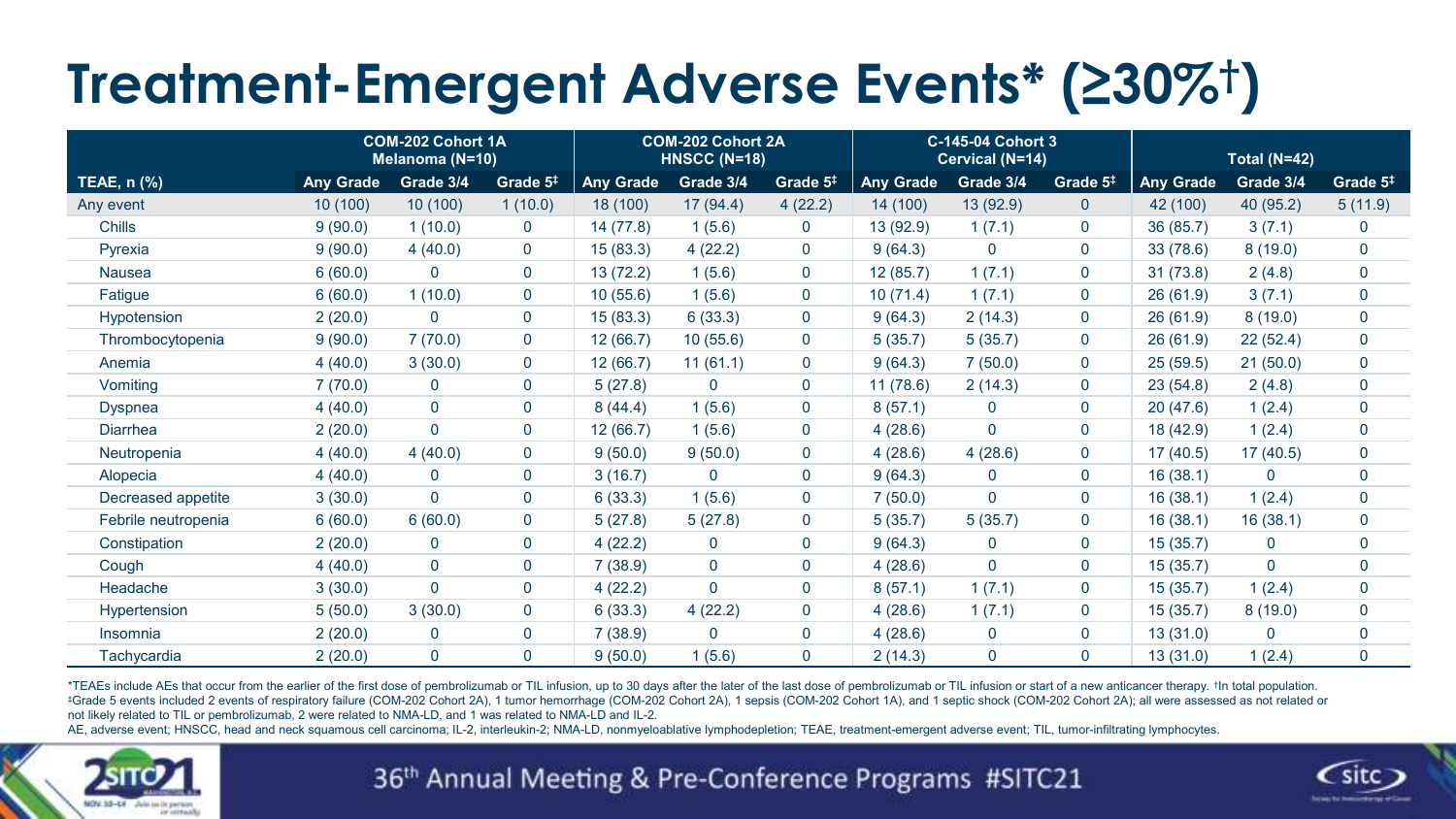### **Treatment-Emergent Adverse Events\* Over Time**



\*TEAEs include AEs that occur from the earlier of the first dose of pembrolizumab or TIL infusion, up to 30 days after the later of the last dose of pembrolizumab or TIL infusion or start of a new anticancer therapy. AE, adverse event; HNSCC, head and neck squamous cell carcinoma; IL-2, interleukin-2; NMA-LD, nonmyeloablative lymphodepletion; TEAE, treatment-emergent adverse event; TIL, tumor-infiltrating lymphocytes.



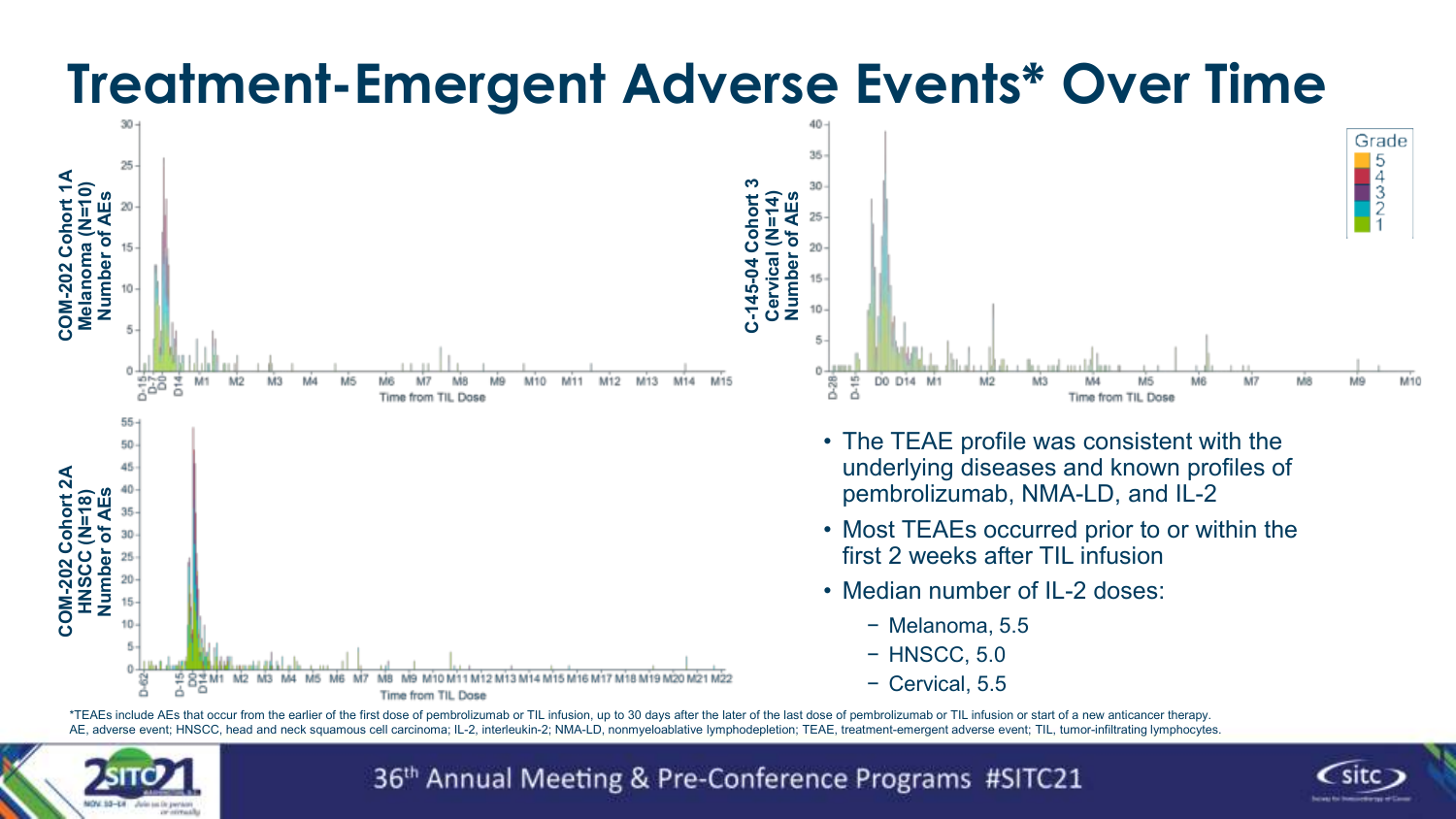### **Objective Response Rate**

|                                 |      | <b>COM-202 Cohort 1A</b><br><b>Melanoma (N=10)</b> |       | <b>COM-202 Cohort 2A</b><br>HNSCC (N=18) | <b>C-145-04 Cohort 3</b><br><b>Cervical (N=14)</b> |                     |  |
|---------------------------------|------|----------------------------------------------------|-------|------------------------------------------|----------------------------------------------------|---------------------|--|
| <b>Response</b>                 | n/N  | % (95% CI)                                         | n/N   | % (95% CI)                               | n/N                                                | % (95% CI)          |  |
| <b>Full-Analysis Set (FAS)*</b> |      |                                                    |       |                                          |                                                    |                     |  |
| <b>ORR</b>                      | 6/10 | 60.0(26.2, 87.8)                                   | 7/18  | 38.9(17.3, 64.3)                         | 8/14                                               | 57.1 $(28.9, 82.3)$ |  |
| <b>CR</b>                       | 3/10 | 30.0                                               | 1/18  | 5.6                                      | 1/14                                               | 7.1                 |  |
| $uCR†$                          | 0/10 | $\overline{0}$                                     | 1/18  | 5.6                                      | 0/14                                               | $\overline{0}$      |  |
| <b>PR</b>                       | 3/10 | 30.0                                               | 4/18  | 22.2                                     | 6/14                                               | 42.9                |  |
| $uPR^{\ddagger}$                | 0/10 | $\overline{0}$                                     | 1/18  | 5.6                                      | 1/14                                               | 7.1                 |  |
| <b>SD</b>                       | 3/10 | 30.0                                               | 7/18  | 38.9                                     | $5/14$                                             | 35.7                |  |
| <b>PD</b>                       | 0/10 | $\overline{0}$                                     | 2/18  | 11.1                                     | 1/14                                               | 7.1                 |  |
| <b>DCR</b> <sup>§</sup>         | 9/10 | 90.0 (55.5, 99.7)                                  | 14/18 | 77.8 (52.4, 93.6)                        | 13/14                                              | 92.9 (66.1, 99.8)   |  |
| $NE^{\epsilon}$                 | 1/10 | 10.0                                               | 2/18  | 11.1                                     | 0/14                                               | $\overline{0}$      |  |
| <b>Efficacy-Evaluable Set*</b>  |      |                                                    |       |                                          |                                                    |                     |  |
| <b>ORR</b>                      | 6/9  | 66.7 (29.9, 92.5)                                  | 7/16  | 43.8 (19.8, 70.1)                        | 8/14                                               | 57.1(28.9, 82.3)    |  |
| DCR <sup>‡</sup>                | 9/9  | 100 (66.4, 100)                                    | 14/16 | 87.5 (61.7, 98.4)                        | 13/14                                              | 92.9 (66.1, 99.8)   |  |

**DRR** (FAS):

- − Melanoma, 60.0%
	- Includes 3 (30.0%) CR
- − HNSCC, 38.9%
- − Cervical, 57.1%
- Median number of TIL cells infused:
	- − Melanoma, 21.3 × 10<sup>9</sup>
	- − HNSCC, 15.7 × 10<sup>9</sup>
	- − Cervical, 17.9 × 10<sup>9</sup>

\*Full-analysis set, all patients who received TIL and pembrolizumab; efficacy-evaluable set, all FAS patients with ≥1 efficacy assessment. \*At the time of the datacut, patient had not yet had confirmatory assessment after confirmed PR. #At the time of the datacut, patient had a first PR assessment, but had not yet reached the confirmatory assessment. SDCR was defined as CR+PR+SD. Excluded from efficacy-evaluable set due to death prior to fi CR, complete response; DCR, disease control rate; FAS, full-analysis set; HNSCC, head and neck squamous cell carcinoma; NE, not evaluable; ORR, objective response rate; PR, partial response; SD, stable disease; uCR, unconf response; uPR, unconfirmed partial response.



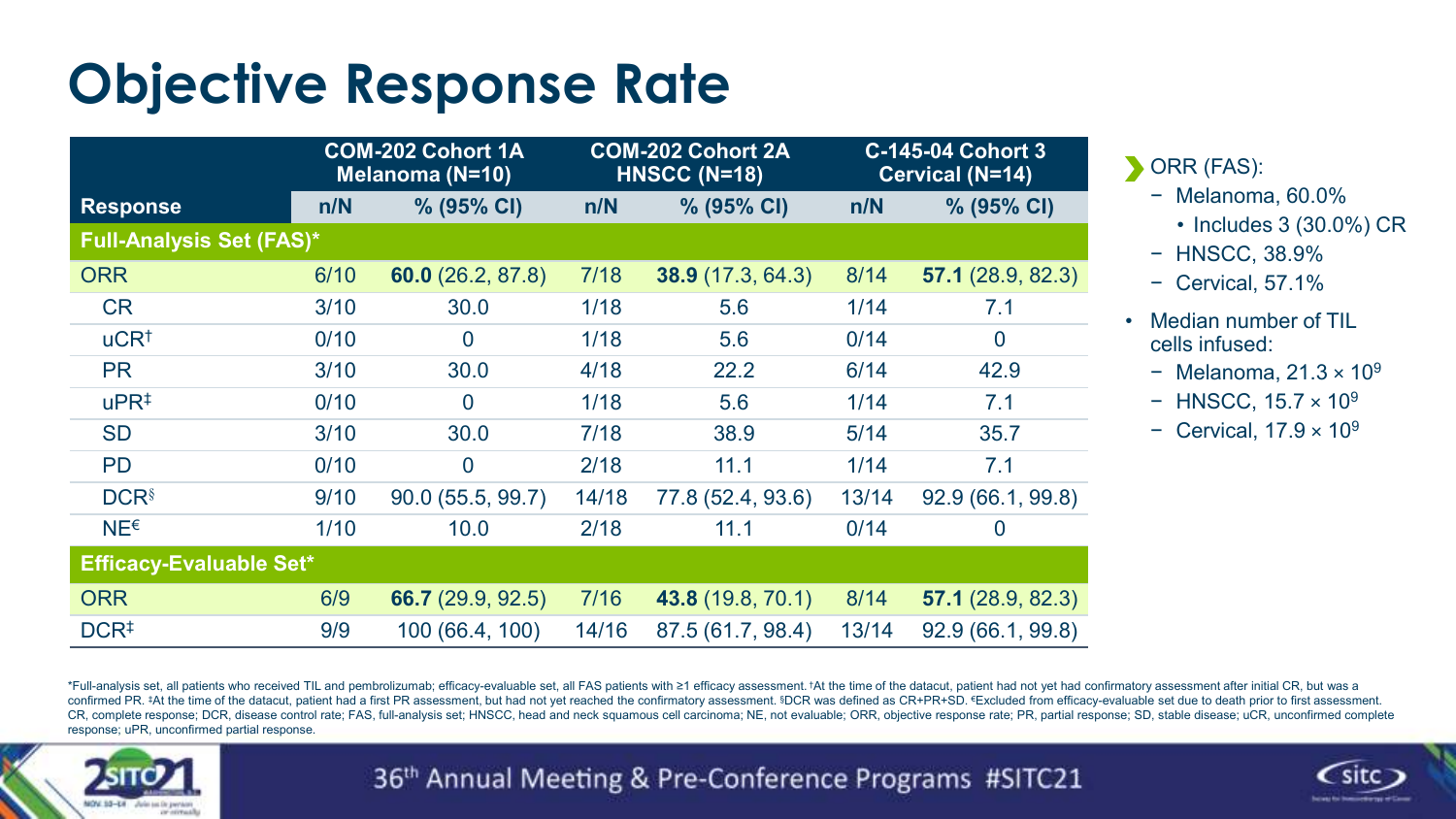### **Best Overall Response**



• Nearly all efficacyevaluable patients experienced a reduction in tumor burden:

- − Melanoma, 100%
- − HNSCC, 87.5%
- − Cervical, 85.7%

\*Patients 2A-16 and C3-13 had a first PR assessment, but had not reached the confirmatory assessment at the time of the datacut. \*Patient 2A-11 had a first CR assessment, but had not reached the confirmatory assessment at the datacut. <sup>‡</sup>For patient C3-04, -100% change from baseline includes lymph node lesions that resolved to <10 mm. CR, complete response; HNSCC, head and neck squamous cell carcinoma; PD, progressive disease; PR, partial response; SD, stable disease; uCR, unconfirmed complete response; uPR, unconfirmed partial response.



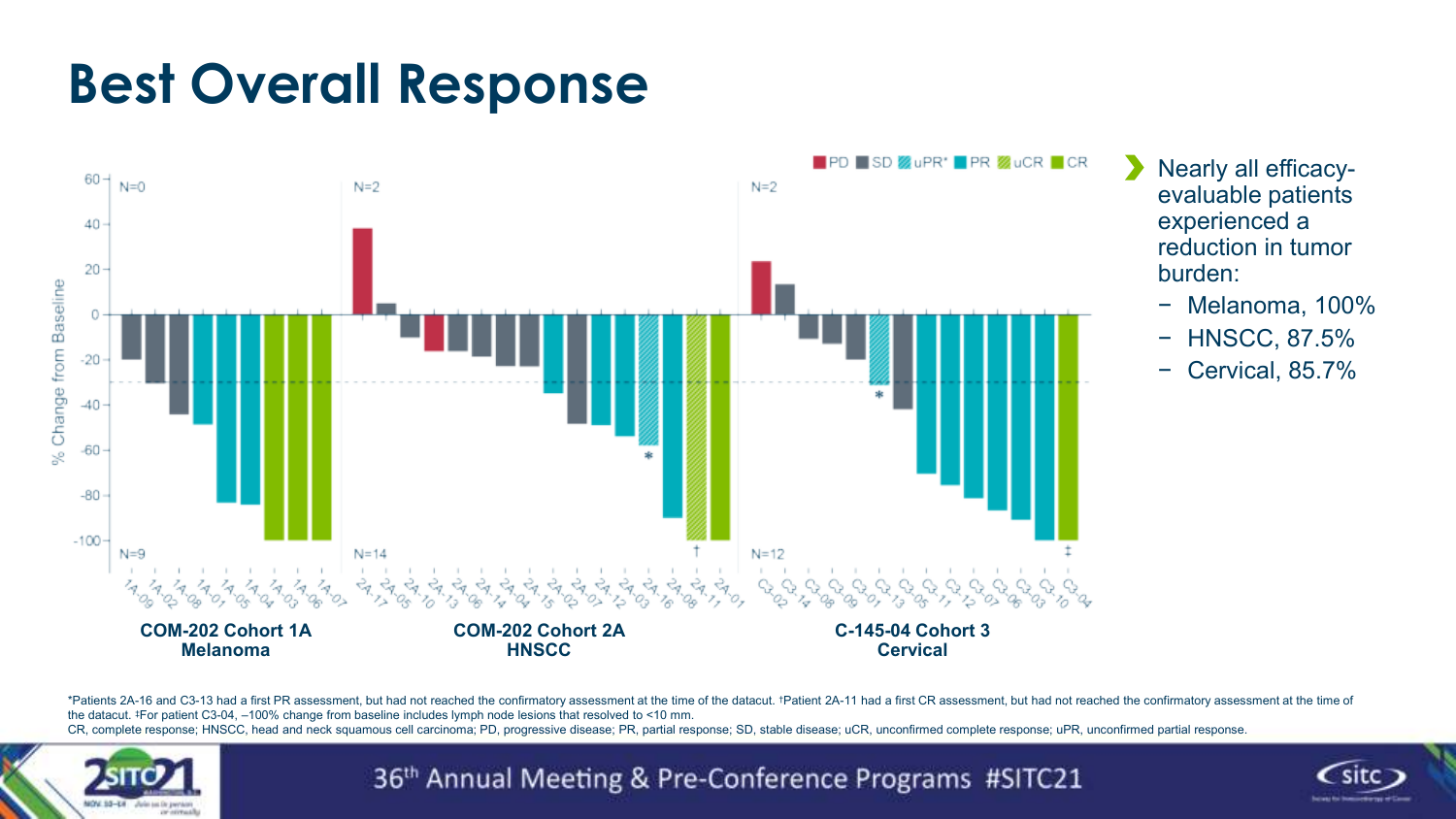### **Time to Response (PR or Better)**



#### Time (months) since TIL Infusion

\*Positive, defined as TPS ≥5% (melanoma), CPS ≥20% (HNSCC), CPS ≥1% (cervical). †Based on overall survival data using the reverse Kaplan-Meier method. Each bar is presented for each patient starting from date of TIL infusion up to date of new anti-cancer therapy, end of assessment, death, or data cutoff date, whichever occurs earlier CPS, combined positive score; CR, complete response; PD-L1, programmed death ligand-1; pembro, pembrolizumab; PR, partial response; TIL, tumor-infiltrating lymphocytes; TPS, tumor proportion score.



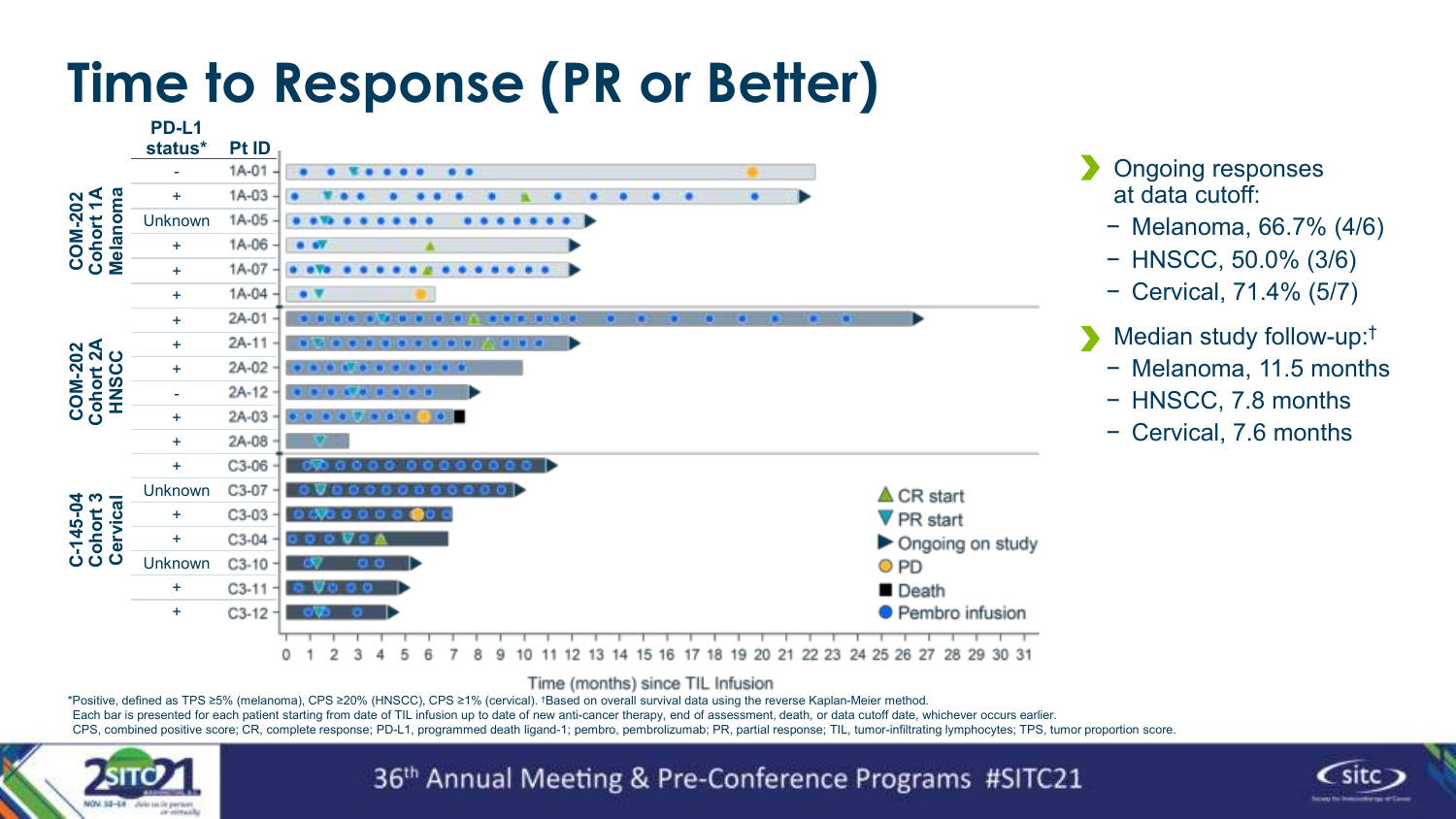#### **Percentage Change from Baseline in Target Lesion Sum of Diameters**



\*Time of negative FDG-PET scan. \*Response presented represents best overall response. \*For patient C3-04, -100% change from baseline includes lymph node lesions that resolved to <10 mm. <sup>\$</sup>Patient 2A-08 is reported as a PR by Investigator although the target lesion is not possible to be evaluated due to comorbid conditions.

CR, complete response; FDG-PET, fluorodeoxyglucose-positron emission tomography; HNSCC, head and neck squamous cell carcinoma; PD, progressive disease; PR, partial response; SD, stable disease; SOD, sum of diameters; uCR, unconfirmed complete response; uPR, unconfirmed partial response.



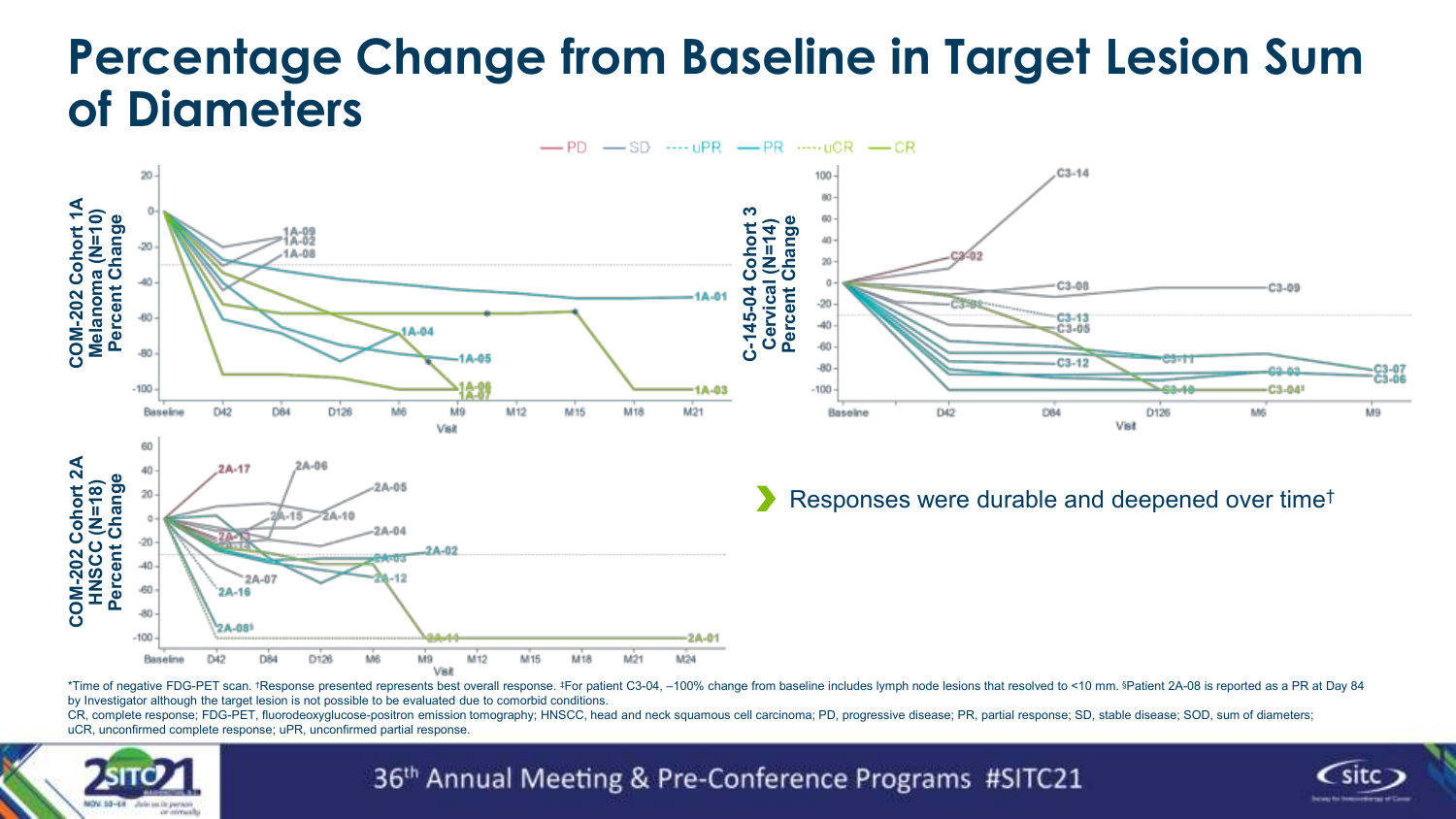# **Conclusions**

- In the ICI-naïve setting, TIL + pembrolizumab produced encouraging efficacy with expected safety in patients with advanced melanoma, HNSCC, and cervical cancer
	- Nearly all efficacy-evaluable patients (86%–100%) experienced reduction in tumor burden
	- Objective responses (per RECIST v1.1 in FAS) were observed in 60% of patients with melanoma, 39% of patients with HNSCC, and 57% of patients with cervical cancer, rates that are similar to prior reports for the combination<sup> $1,2$ </sup>

**Includes a 30% CR rate in the melanoma cohort** 

- TIL cell therapy with lifileucel and LN-145 has demonstrated efficacy and safety in multiple solid tumor types and lines of therapy, both as monotherapy and in combination with  $|Cl,^{1-4}$ strengthening the promise of this potentially best-in-class IO combination for patients with advanced cancer
- The combination of TIL + ICI warrants continued investigation in patients with advanced cancer in ongoing studies IOV-COM-202 (NCT03645928) and C-145-04 (NCT03108495)

1. Thomas SS, et al. J Clin Oncol. 2021;39 (suppl; abstract 9537). 2. Jimeno A, et al. J Immunother Cancer. 2020;8 (suppl 3; abstract 353). 3. Sarnaik AA, et al. J Clin Oncol. 2021; doi: 10.1200/JCO.21.00612. 4. Jazaeri AA, et al. *J Clin Oncol*. 2019;37 (suppl; abstract 182).

DOR, duration of response; FAS, full-analysis set; HNSCC, head and neck squamous cell carcinoma; ICI, immune checkpoint inhibitor; IO, immuno-oncology; ORR, objective response rate; TIL, tumor-infiltrating lymphocytes.